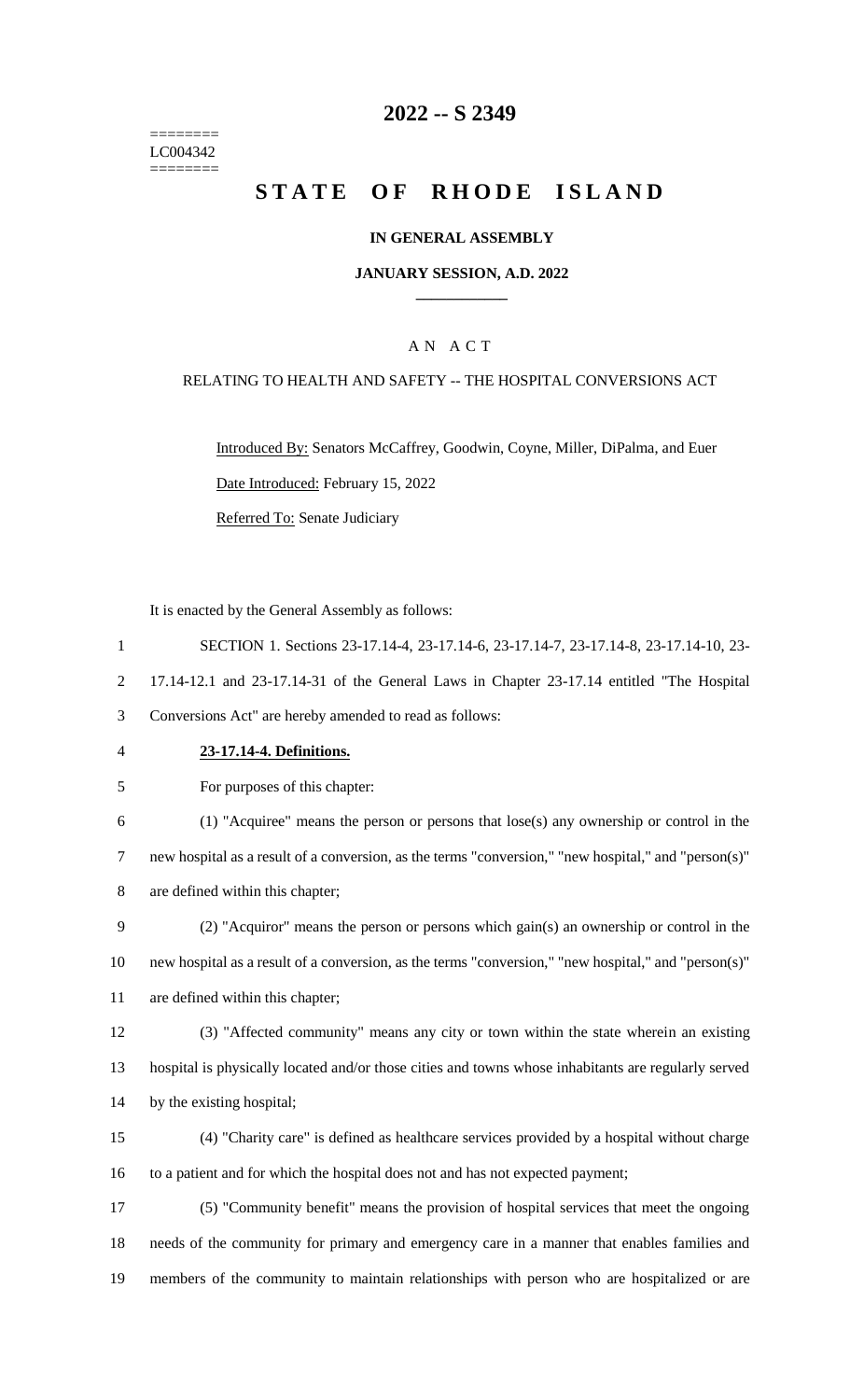1 receiving hospital services, and shall also include, but not be limited to charity care and 2 uncompensated care;

 (6) "Conversion" means any transfer by a person or persons of an ownership or membership interest or authority in a hospital, or the assets of a hospital, whether by purchase, merger, consolidation, lease, gift, joint venture, sale, or other disposition which results in a change of ownership or control or possession of twenty percent (20%) or greater of the members or voting rights or interests of the hospital or of the assets of the hospital or pursuant to which, by virtue of the transfer, a person, together with all persons affiliated with the person, holds or owns, in the aggregate, twenty percent (20%) or greater of the membership or voting rights or interests of the hospital or of the assets of the hospital, or the removal, addition or substitution of a partner which results in a new partner gaining or acquiring a controlling interest in the hospital, or any change in membership which results in a new person gaining or acquiring a controlling vote in the hospital;

13 (7) "Current conflict of interest forms" means conflict of interest forms signed within one 14 year prior to the date the application is submitted in the same form as submitted to auditors for the 15 transacting parties in connection with the preparation of financial statements, or in such other on a 16 form as is acceptable to the department of the attorney general, together with a description of any 17 conflicts of interest that have been discovered by or disclosed to a transacting party since the date 18 of such conflict of interest forms setting forth any possible conflict of interest for all officers, 19 directors, members of the board, trustees, senior management, chairpersons or department 20 chairpersons and medical directors or the transacting parties and their families; 21 (8) "Department" means the department of health. However "departments" shall mean the

22 department of health and the department of the attorney general;

23 (9) "Director" means the director of the department of health;

- 24 (10) "Existing hospital" means the acquiree hospital as it exists prior to the acquisition;
- 25 (11) "For-profit corporation" means a legal entity formed for the purpose of transacting 26 business which has as any one of its purposes pecuniary profit;
- 27 (12) "Hospital" means a person or governmental entity licensed in accordance with chapter
- 28 17 of this title to establish, maintain and operate a hospital;
- 29 (13) "Incumbent or recently incumbent" means those individuals holding the position at
- 30 the time the application was submitted and any individual who held a similar position within one
- 31 year prior to the application's acceptance;
- $\frac{(13)(14)}{13}$  "New hospital" means the acquiree hospital as it exists after the completion of a 33 conversion;
- 34 (14)(15) "Not-for-profit corporation means a legal entity formed for some charitable or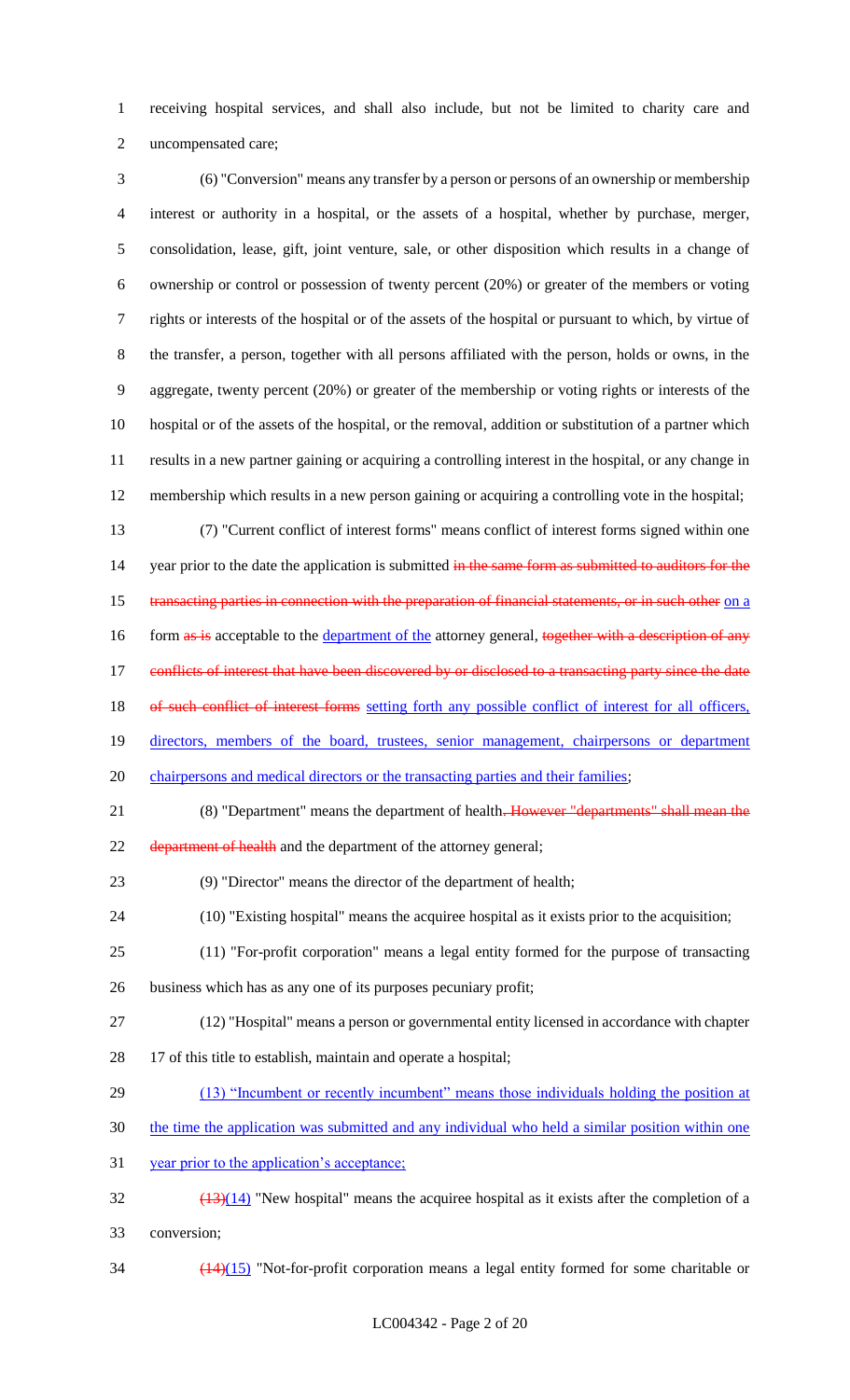benevolent purpose and not-for-profit which has been exempted from taxation pursuant to Internal

Revenue Code § 501(c)(3), 26 U.S.C. § 501(c)(3);

- (15)(16) "Person" means any individual, trust or estate, partnership, corporation (including associations, joint stock companies and insurance companies), state or political subdivision or instrumentality of the state;
- $\frac{(16)(17)}{2}$  "Senior managers" or "senior management" means executives and senior level managers of a transacting party;

8  $\left(\frac{(17)}{(18)}\right)$  "Transacting parties" means the acquiree and the acquiror; and

 (18)(19) "Uncompensated care" means a combination of free care, which the hospital provides at no cost to the patient, bad debt, which the hospital bills for but does not collect, and 11 less than full Medicaid reimbursement amounts.

- **23-17.14-6. Initial application -- Conversions involving for-profit corporations or not- for-profit as acquirors. Initial application -- Conversions involving for-profit corporations or not-for-profit corporations as acquirors or acquirees.**
- 
- 15 (a) No person shall engage in a conversion with a for profit for-profit corporation as the

16 acquiror and or a not-for-profit corporation as the acquiror or acquiree involving the establishment, maintenance, or operation of a hospital or a conversion subject to § 23-17.14-9 without prior approval of both the department of attorney general and the department of health. The review of the two (2) departments shall occur concurrently, and neither department shall delay its review or determination because the other department has not completed its review or issued its determination. The applicant may request that the review by the departments occur concurrently with the review of any relevant federal regulatory authority. The transacting parties shall file an initial application in accordance with subsection (b) of this section that shall, at minimum, include the following information with respect to each transacting party and to the proposed new hospital:

- 
- (1) A detailed summary of the proposed conversion;

(2) Names, addresses and phone numbers of the transacting parties;

 (3) Name, address, phone number, occupation, and tenure of all officers, members of the board of directors, trustees, executives, and senior managers, including for each position, current persons and persons holding such position during the past two (2) years;

 (4) A list of all committees, subcommittees, task forces, or similar entities of the board of directors or trustees, including a short description of the purpose of each committee, subcommittee, task force, or similar entity and the name, address, phone number, occupation, and tenure of each member;

(5) Agenda and minutes of all meetings of the board of directors or trustees and any of its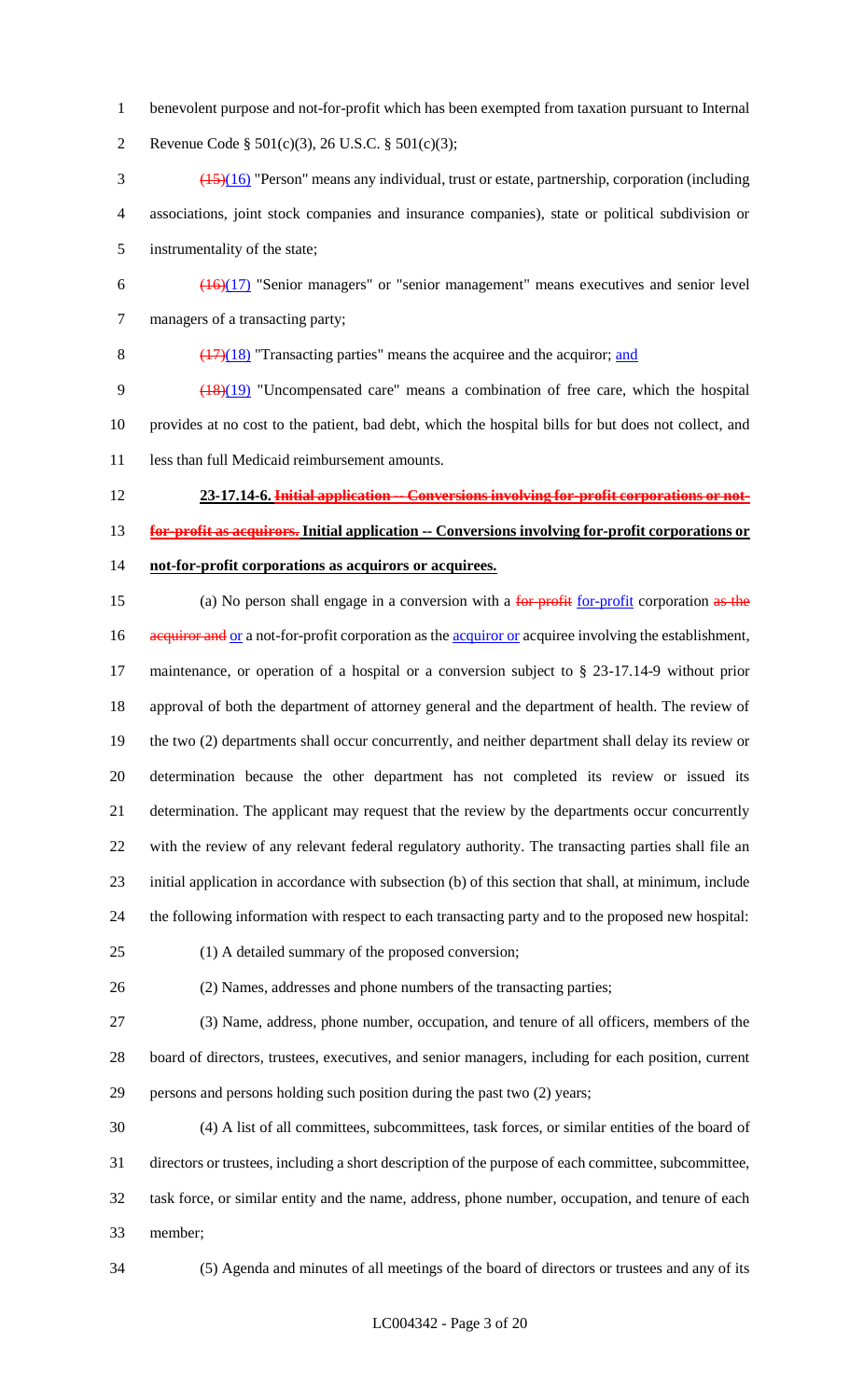committees, subcommittees, task forces related to the conversion, or similar entities excluding those focused on peer review and confidential medical matters, that occurred within the two (2) year period prior to submission of the application, including, upon the request of the department or attorney general, any meeting packages;

(6) Articles of incorporation and certificate of incorporation;

(7) Bylaws and organizational charts;

 (8) Organizational structure for existing transacting parties and each partner, affiliate, parent, subsidiary or related corporate entity in which the acquiror has a twenty percent (20%) or greater ownership interest;

(9) Conflict of interest statements, policies and procedures;

 (10) Names, addresses and phone numbers of professional consultants engaged in connection with the proposed conversion;

 (11) Copies of audited income statements, balance sheets, other financial statements, and 14 management letters for the past three (3) years and to the extent they have been made public, audited interim financial statements and income statements together with detailed description of the financing structure of the proposed conversion including equity contribution, debt restructuring, stock issuance, partnership interests, stock offerings and the like;

 (12) A detailed description of real estate issues including title reports for land owned and lease agreements concerning the proposed conversion;

 (13) A detailed description as each relates to the proposed transaction for equipment leases, insurance, regulatory compliance, tax status, pending litigation or pending regulatory citations, pension plan descriptions and employee benefits, environmental reports, assessments and organizational goals;

 (14) Copies of reports analyzing the proposed conversion during the past three (3) years including, but not limited to, reports by appraisers, accountants, investment bankers, actuaries and other experts;

 (15) Copies of any opinions or memoranda addressing the state and federal tax consequences of the proposed conversion prepared for a transacting party by an attorney, accountant, or other expert;

 (16) A description of the manner in which the price was determined including which methods of valuation and what data were used, and the names and addresses of persons preparing the documents, and this information is deemed to be proprietary;

 (17) Patient statistics for the past three (3) years and patient projections for the next one year including patient visits, admissions, emergency room visits, clinical visits, and visits to each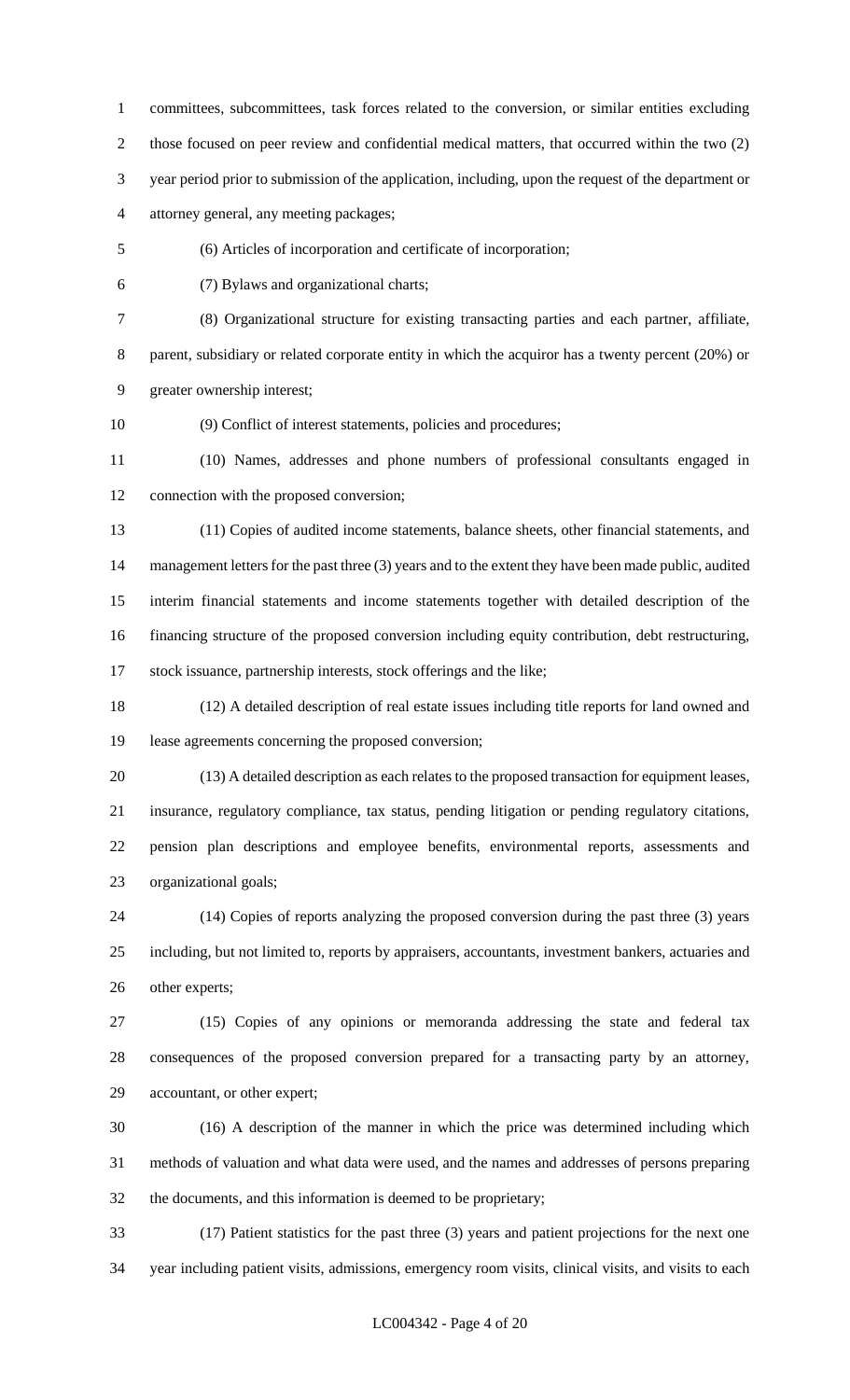department of the hospital, admissions to nursing care or visits by affiliated home healthcare

entities;

 (18) The name and mailing address of all licensed facilities in which the for-profit corporation maintains an ownership interest or controlling interest or operating authority;

 (19) A list of pending or adjudicated citations, violations or charges against the facilities listed in subdivision (a)(18) brought by any governmental agency or accrediting agency within the 7 past three (3) years and the status or disposition of each matter with regard to patient access and care and charitable asset matters;

- (20) A list of uncompensated care provided over the past three (3) years by each facility listed in subdivision (a)(18) and detail as to how that amount was calculated;
- (21) Copies of all documents related to:
- (i) Identification of all charitable assets

(ii) Accounting of all charitable assets for the past three (3) years; and

 (iii) Distribution of the charitable assets including, but not limited to, endowments, restricted, unrestricted and specific purpose funds as each relates to the proposed transaction;

16 (22) A description of charity care and uncompensated care provided by the existing hospital

 hospital(s) for the previous three (3) year period to the present including a dollar amount and a description of services provided to patients;

 (23) A description of bad debt incurred by the existing hospital for the previous three (3) years for which payment was anticipated but not received;

(24) A description of the plan as to how the new hospital will provide community benefit

and charity care during the first three (3) years of operation;

 (25) A description of how the new hospital will monitor and value charity care services and community benefit;

 (26) The names of persons currently holding a position as an officer, director, board member, or senior manager who will or will not maintain any position with the new hospital and whether any said person will receive any salary, severance stock offering or any financial gain, current or deferred, as a result of or in relation to the proposed conversion;

- (27) Copies of capital and operating budgets or other financial projections for the new hospital during the first three (3) years of operation;
- (28) Copies of plans relative to staffing during the first three (3) years at the new hospital;
- (29) A list of all medical services, departments and clinical services, and administrative services which will be maintained at the new hospital, including staffing levels;

34 (30) A description of criteria established by the board of directors of the existing hospital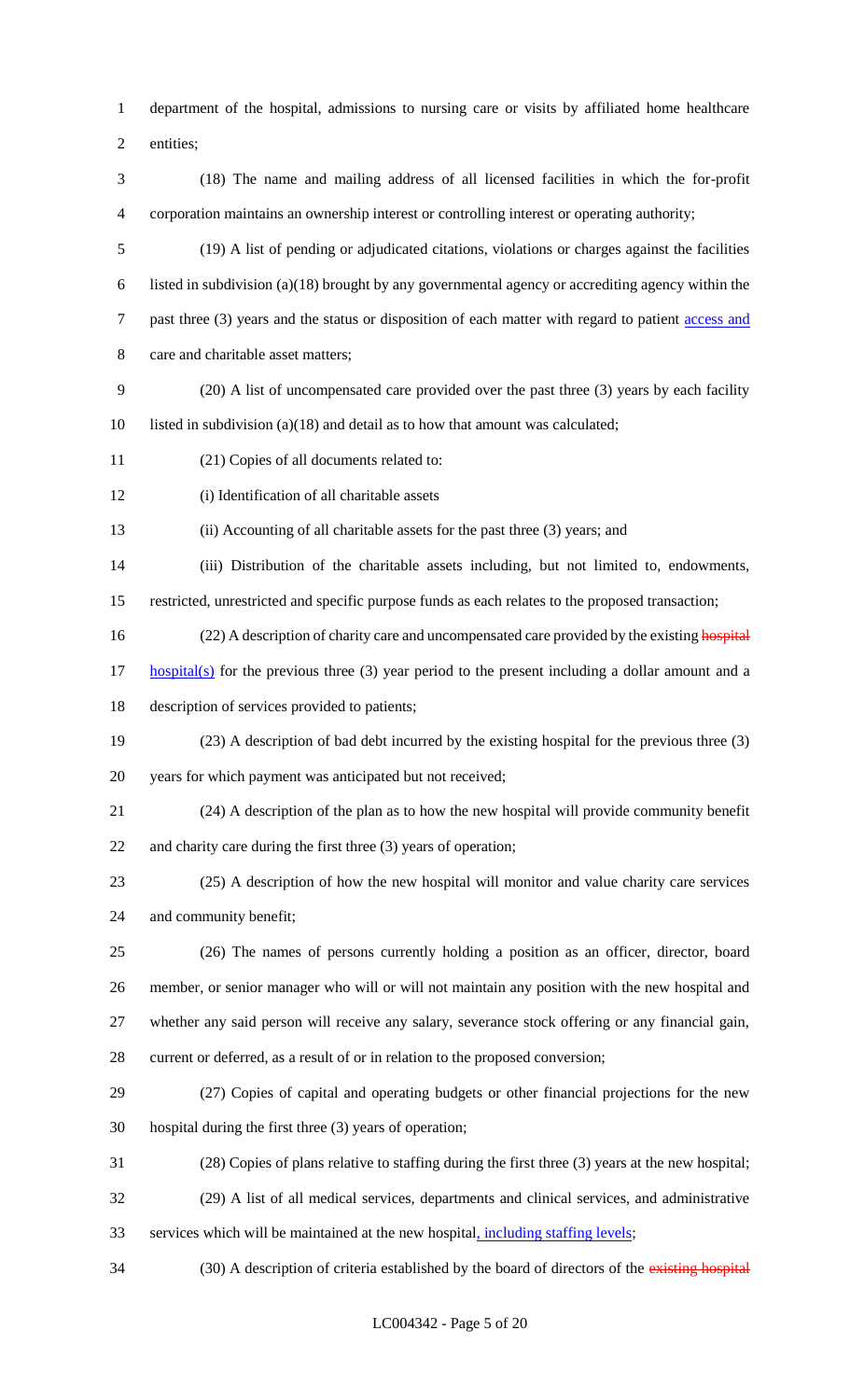1 transacting parties for pursuing a proposed conversion with one or more healthcare providers;

 (31) Copies of reports of any due diligence review performed by each transacting party in relation to the proposed conversion. These reports are to be held by the attorney general and department of health as confidential and not released to the public regardless of any determination made pursuant to § 23-17.14-32 and not withstanding any other provision of the general laws;

 (32) A description of request for proposals issued by the existing hospital transacting 7 parties relating to pursuing a proposed conversion;

 (33) Copies of reports analyzing affiliations, mergers, or other similar transactions considered by any of the transacting parties during the past three (3) years, including, but not limited to, reports by appraisers, accountants, investment bankers, actuaries and other experts;

 (34) A copy of proposed contracts or description of proposed contracts or arrangements 12 with senior managers, board members, officers, or directors of the existing hospital transacting 13 parties for severance consulting services or covenants not to compete following completion of the proposed conversion;

 (35) A copy or description of all agreements or proposed agreements reflecting any current and/or future employment or compensated relationship between the acquiror (or any related entity) 17 and any officer, director, board member, or senior manager of the acquiree (or any related entity);

 (36) A copy or description of all agreements executed or anticipated to be executed by any of the transacting parties in connection with the proposed conversion;

 (37) Copies of documents or description of any proposed plan for any entity to be created for charitable assets, including but not limited to, endowments, restricted, unrestricted and specific purpose funds, the proposed articles of incorporation, bylaws, mission statement, program agenda, method of appointment of board members, qualifications of board members, duties of board members, and conflict of interest policies;

 (38) Description of all departments, clinical, social, or other services or medical services 26 that will be eliminated or significantly reduced at the new hospital by transacting parties at either 27 the new hospital(s) or the existing hospital(s);

28 (39) Description of staffing levels for five (5) years of all categories of employees, including full-time, part-time, and contract employees currently working at or providing services to the existing hospital and description of any anticipated or proposed changes in current staffing levels, including any reduction in staffing, relocation of staffing, or additional staffing affecting the new hospital and the existing hospital;

 (40) Description of retirement plan(s) for all employees, full-time or part-time, including any supplemental executive retirement plans;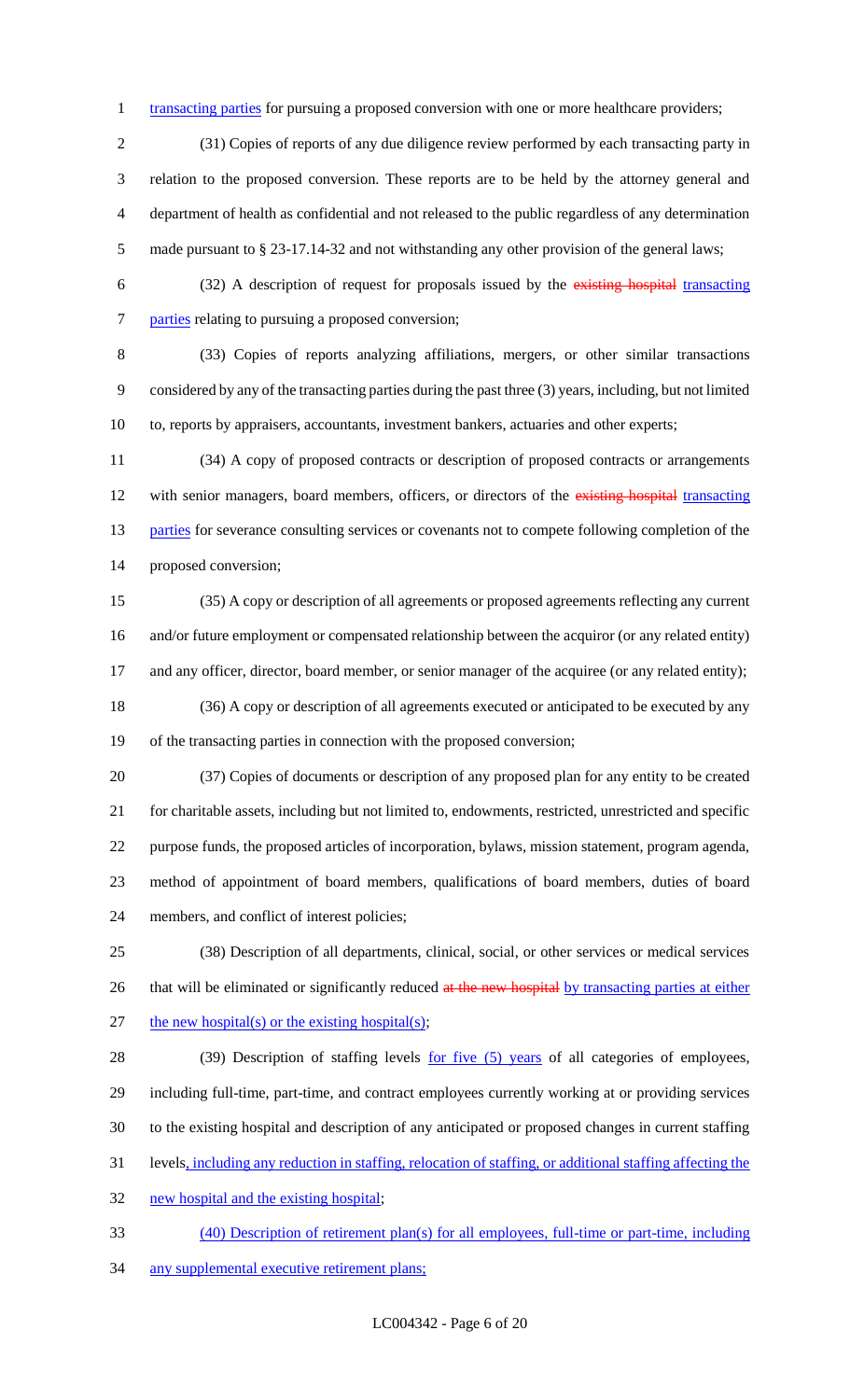- 1 (41) Copies of retirement plans accounting; management letters, and reports, including
- 2 unfunded liabilities for retirement plans for the last five (5) years;

3 (42) Copies of plans to fund unfunded liabilities for pension and any retirement plans;

- 4 (43) Copies of any impact analysis for the affected communities both before conversion
- 5 and after proposed conversion, including benefits to the community, economic impact, and staffing;

 $\frac{(40)(44)}{20}$  Copies of current conflict of interest forms from all incumbent or recently 7 incumbent officers, directors, members of the boards of directors or trustees, and senior managers, 8 including management and the medical directors, of the transacting parties on a form acceptable to 9 the department of attorney general; "incumbent or recently incumbent" means those individuals 10 holding the position at the time the application is submitted and any individual who held a similar 11 position within one year prior to the application's acceptance;

 $\left(41\right)\left(45\right)$  If the acquiror is a for profit corporation that has acquired a not for profit hospital under the provisions of this chapter, the application shall also include a complete statement of performance during the preceding one year with regard to the terms and conditions of approval of conversion and each projection, plan, or description submitted as part of the application for any conversion completed under an application submitted pursuant to this section and made a part of

17 an approval for the conversion pursuant to § 23-17.14-7, 23-17.14-8 or 23-14.14-19 23-17.14-19;

18 and

19 (42)(46) Copies of IRS Form 990 for any transacting party required by federal law to file 20 such a form for each of the three (3) years prior to the submission of the application.

 (b) Two (2) copies of the initial application shall be provided to each of the department of health and department of the attorney general simultaneously by United States mail, certified, return receipt requested. Filings may be submitted electronically if acceptable to the department of health and/or attorney general.

 (c) Except for information determined by the attorney general in accordance with § 23- 17.14-32 to be confidential and/or proprietary, or otherwise required by law to be maintained as confidential, the initial application and supporting documentation shall be considered public records and shall be available for inspection upon request.

# 29 **23-17.14-7. Review process of the department of attorney general and the department**

30 **of health and review criteria by department of attorney general.**

31 (a) The department of attorney general shall review all conversions involving a hospital in 32 which one or more of the transacting parties involves a for-profit corporation as the acquiror and 33 and/or a not-for-profit corporation as the acquiree.

34 (b) In reviewing proposed conversions in accordance with this section and § 23-17.14-10,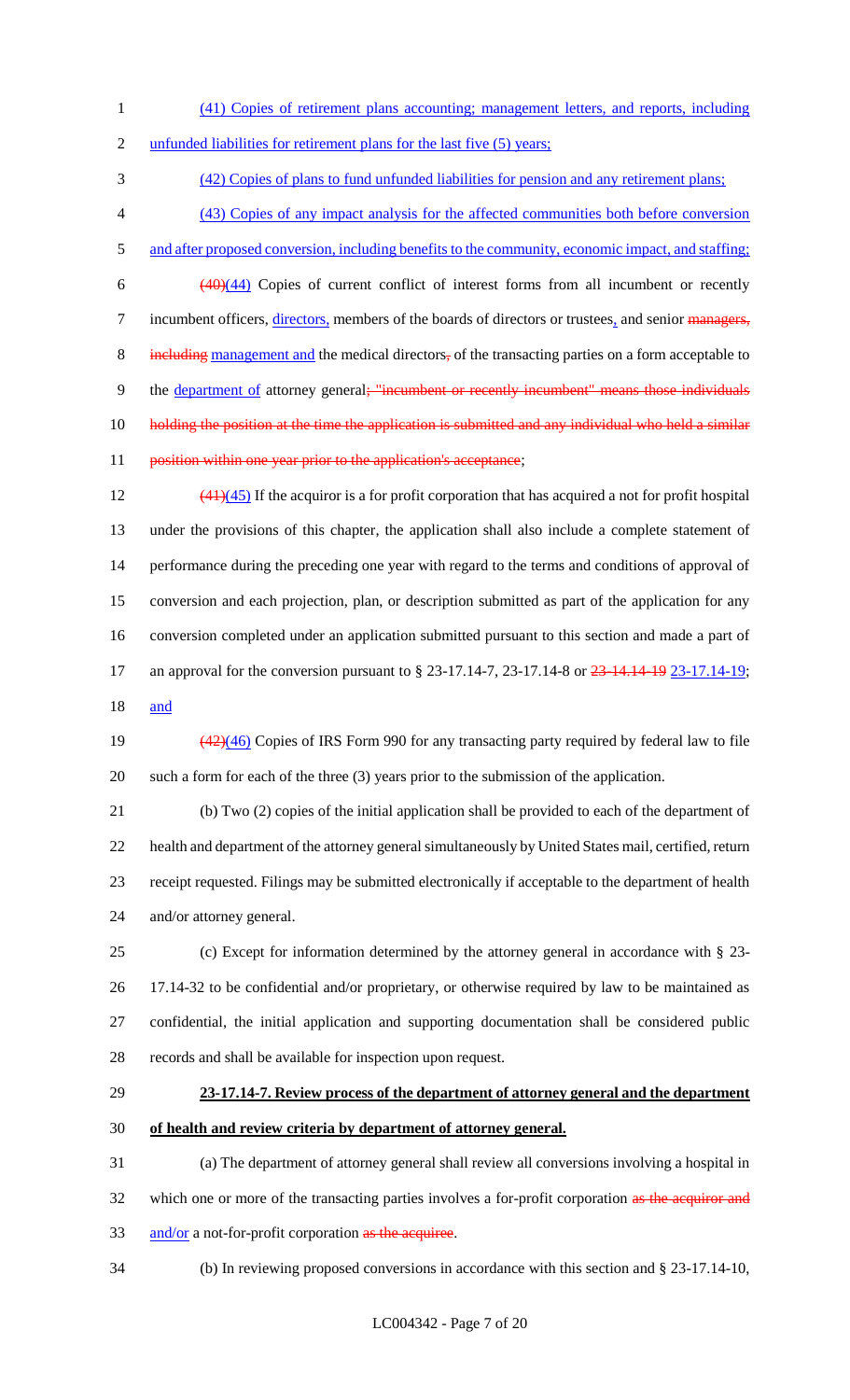the department of attorney general and department of health shall adhere to the following process:

 (1) Within thirty (30) days after receipt of an initial application, the department of attorney general and department of health shall jointly advise the applicant, in writing, whether the application is complete, and, if not, shall specify all additional information the applicant is required to provide;

 (2) The applicant will submit the additional information within thirty (30) working days. If the additional information is submitted within the thirty-day (30) period, the department of attorney general and department of health will have ten (10) working days within which to determine acceptability of the additional information. If the additional information is not submitted by the applicant within the thirty-day (30) period or if either agency determines the additional information submitted by the applicant is insufficient, the application will be rejected without prejudice to the applicant's right to resubmit, the rejection to be accompanied by a detailed written explanation of the reasons for rejection. If the department of attorney general and department of health determine the additional information to be as requested, the applicant will be notified, in writing, of the date of acceptance of the application;

 (3) Within thirty (30) working days after acceptance of the initial application, the department of attorney general shall render its determination on confidentiality pursuant to § 23- 17.14-32 and the department of attorney general and department of health shall publish notice of the application in a newspaper of general circulation in the state and shall notify by United States mail any person who has requested notice of the filing of the application. The notice shall:

(i) State that an initial application has been received and accepted for review;

22 (ii) State the names of the transacting parties;

 (iii) State the date by which a person may submit written comments to the department of attorney general or department of health; and

 (iv) Provide notice of the date, time, and place of informational meeting open to the public 26 which shall be conducted within sixty (60) days of the date of the notice;

 (4) The department of attorney general and department of health shall each approve, approve with conditions directly related to the proposed conversion, or disapprove the application 29 within one hundred twenty (120) one hundred eighty (180) days of the date of acceptance of the application.

 (c) In reviewing an application pursuant to subsection (a) of this section, the department of the attorney general shall consider the following criteria:

 (1) Whether the proposed conversion will harm the public's interest in trust property given, devised, or bequeathed to the existing hospital for charitable, educational, or religious purposes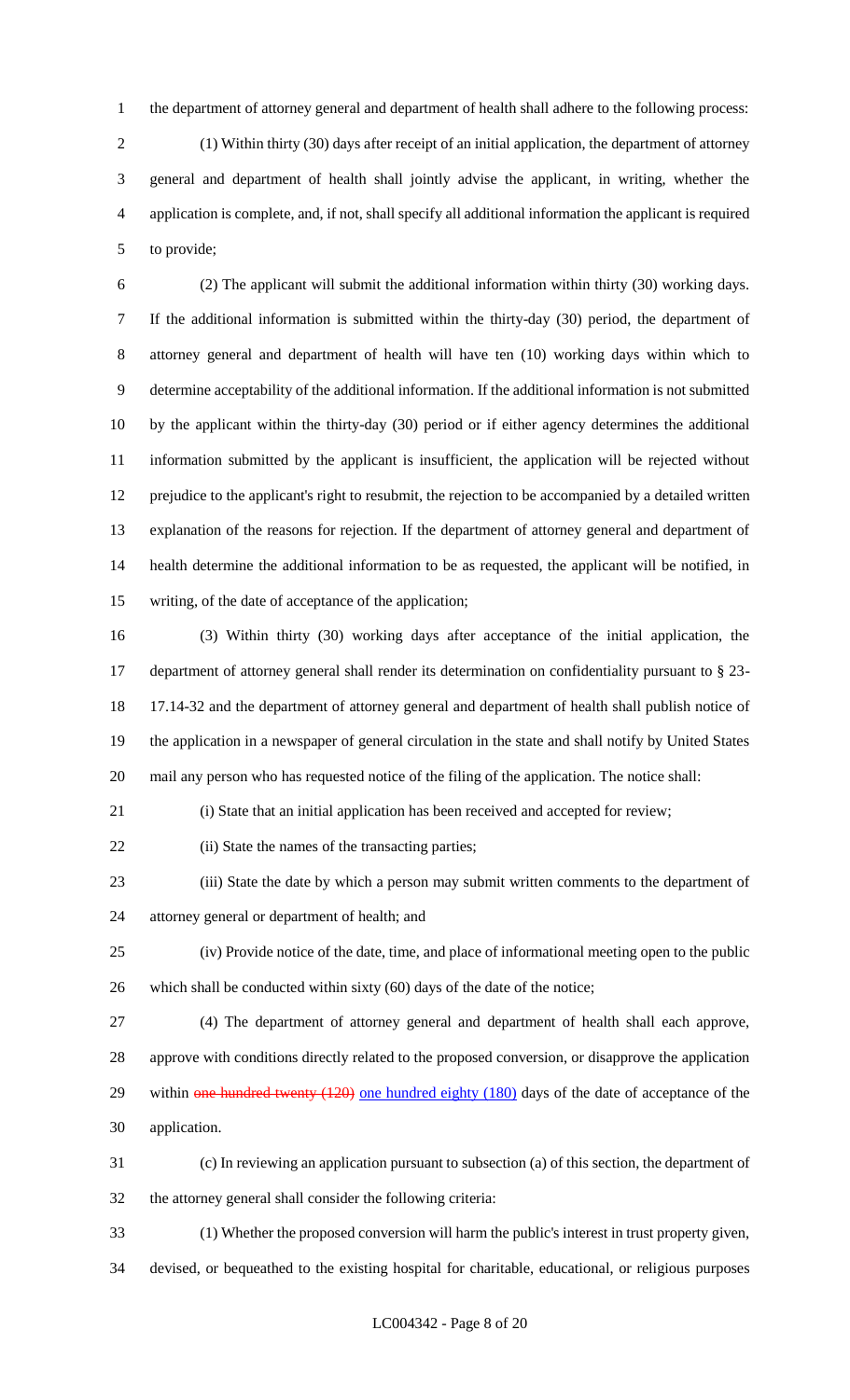- located or administered in this state;
- (2) Whether a trustee or trustees of any charitable trust located or administered in this state will be deemed to have exercised reasonable care, diligence, and prudence in performing as a fiduciary in connection with the proposed conversion; (3) Whether the board established appropriate criteria in deciding to pursue a conversion in relation to carrying out its mission and purposes; (4) Whether the board formulated and issued appropriate requests for proposals in pursuing a conversion; (5) Whether the board considered the proposed conversion as the only alternative or as the best alternative in carrying out its mission and purposes; (6) Whether any conflict of interest exists concerning the proposed conversion relative to members of the board, officers, directors, senior management, experts, or consultants engaged in connection with the proposed conversion including, but not limited to, attorneys, accountants, investment bankers, actuaries, healthcare experts, or industry analysts; (7) Whether individuals described in subsection (c)(6) of this section were provided with contracts or consulting agreements or arrangements that included pecuniary rewards based in whole, or in part on the contingency of the completion of the conversion; (8) Whether the board exercised due care in engaging consultants with the appropriate level of independence, education, and experience in similar conversions; (9) Whether the board exercised due care in accepting assumptions and conclusions provided by consultants engaged to assist in the proposed conversion; (10) Whether the board exercised due care in assigning a value to the existing hospital and its charitable assets in proceeding to negotiate the proposed conversion; (11) Whether the board exposed an inappropriate amount of assets by accepting in exchange for the proposed conversion future or contingent value based upon success of the new hospital; (12) Whether officers, directors, board members, or senior management will receive future contracts in existing, new, or affiliated hospital or foundations; (13) Whether any members of the board will retain any authority in the new hospital; (14) Whether the board accepted fair consideration and value for any management contracts made part of the proposed conversion; (15) Whether individual officers, directors, board members, or senior management engaged legal counsel to consider their individual rights or duties in acting in their capacity as a

fiduciary in connection with the proposed conversion;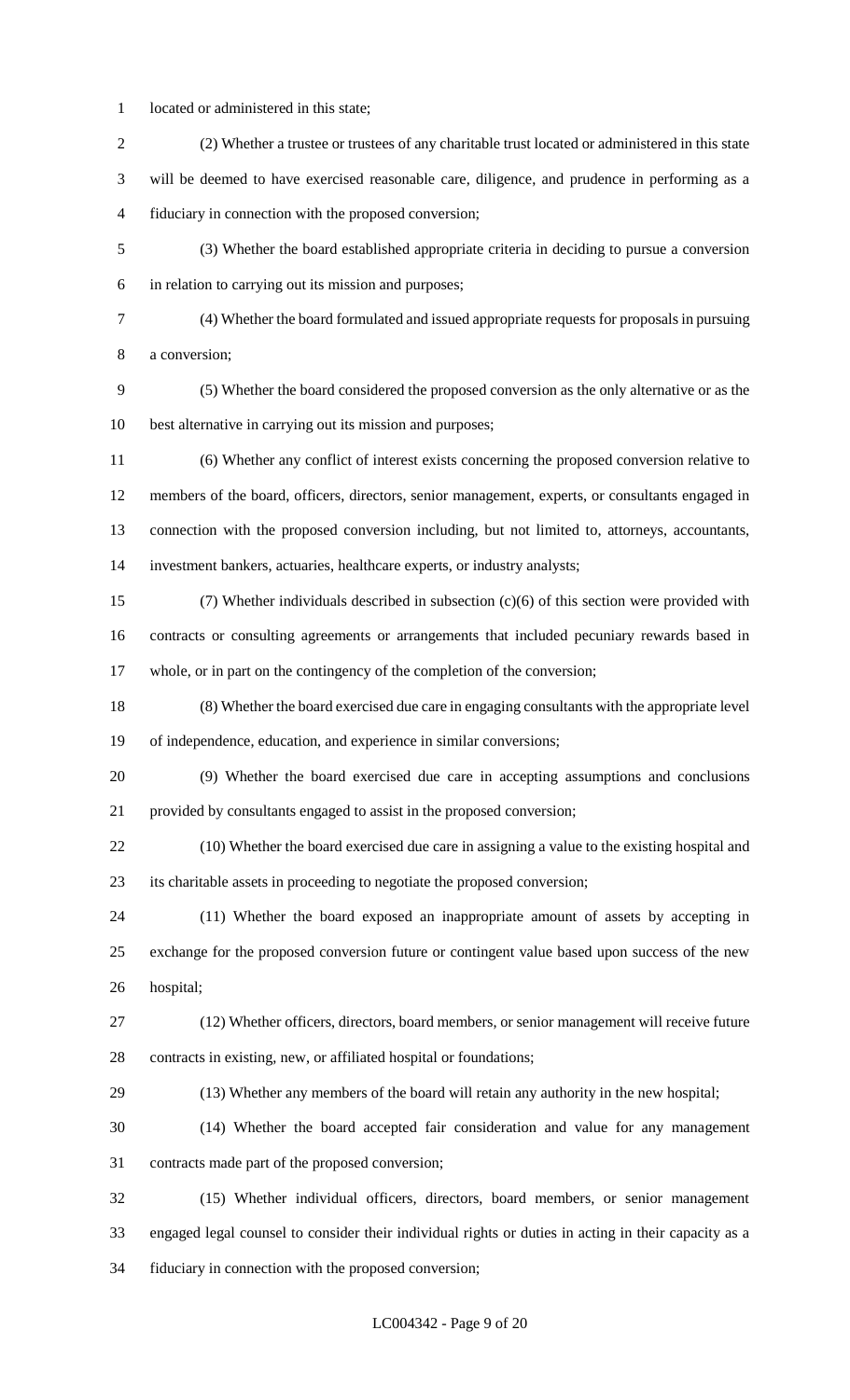(16) Whether the proposed conversion results in an abandonment of the original purposes of the existing hospital or whether a resulting entity will depart from the traditional purposes and mission of the existing hospital such that a cy press proceeding would be necessary; (17) Whether the proposed conversion contemplates the appropriate and reasonable fair market value; (18) Whether the proposed conversion was based upon appropriate valuation methods including, but not limited to, market approach, third-party report, or fairness opinion; (19) Whether the conversion is proper under the Rhode Island Nonprofit Corporation Act; (20) Whether the conversion is proper under applicable state tax code provisions; (21) Whether the proposed conversion jeopardizes the tax status of the existing hospital; (22) Whether the individuals who represented the existing hospital in negotiations avoided conflicts of interest; (23) Whether officers, board members, directors, or senior management deliberately acted 14 or failed to act in a manner that impacted negatively on the value or purchase price; (24) Whether the formula used in determining the value of the existing hospital was appropriate and reasonable which may include, but not be limited to, factors such as: the multiple factor applied to the "EBITDA" -- earnings before interest, taxes, depreciation, and amortization; the time period of the evaluation; price/earnings multiples; the projected efficiency differences between the existing hospital and the new hospital; and the historic value of any tax exemptions granted to the existing hospital; (25) Whether the proposed conversion appropriately provides for the disposition of proceeds of the conversion that may include, but not be limited to: (i) Whether an existing entity or a new entity will receive the proceeds; (ii) Whether appropriate tax status implications of the entity receiving the proceeds have been considered; (iii) Whether the mission statement and program agenda will be or should be closely related with the purposes of the mission of the existing hospital; (iv) Whether any conflicts of interest arise in the proposed handling of the conversion's proceeds; (v) Whether the bylaws and articles of incorporation have been prepared for the new entity; (vi) Whether the board of any new or continuing entity will be independent from the new hospital; (vii) Whether the method for selecting board members, staff, and consultants is appropriate;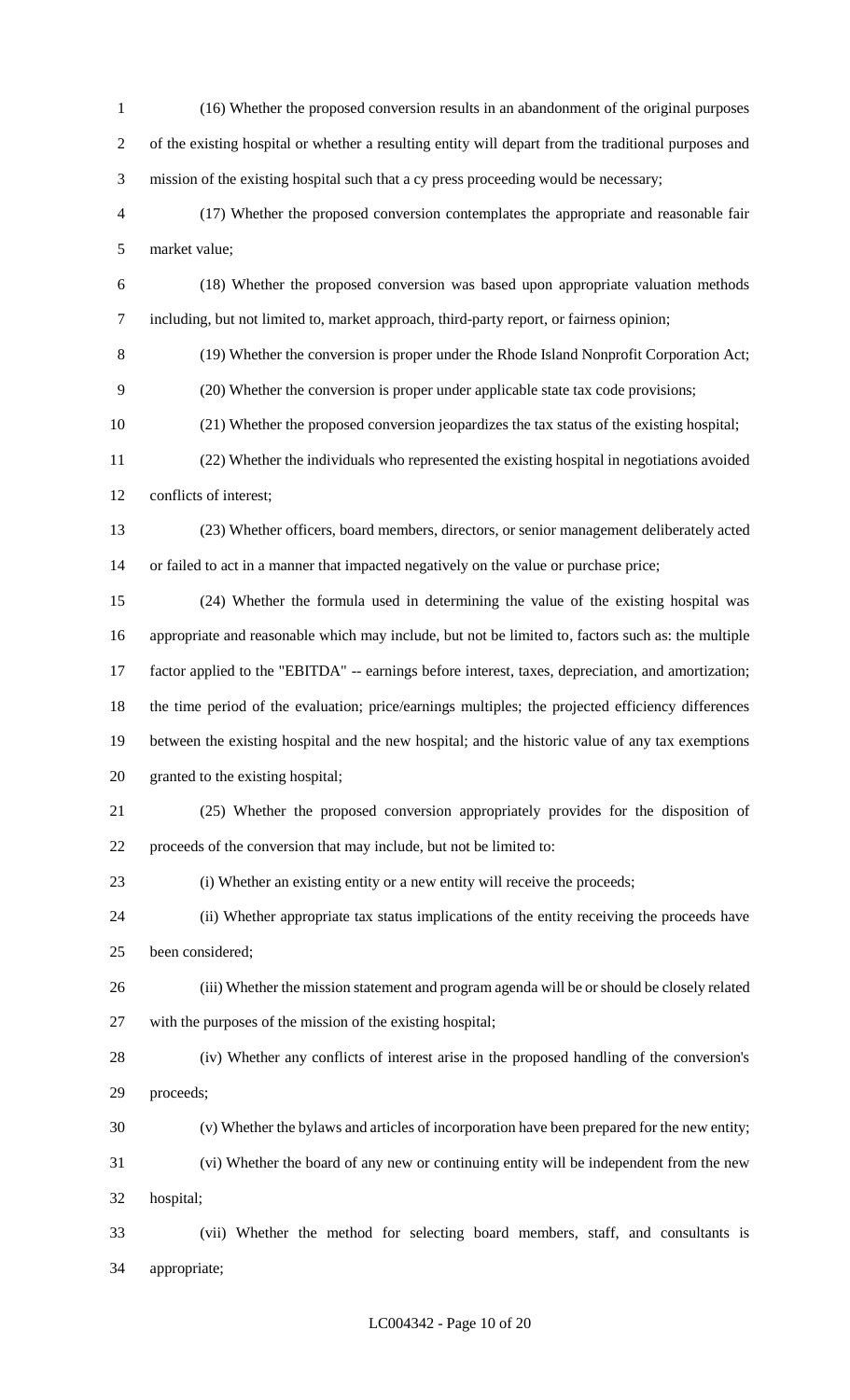(viii) Whether the board will comprise an appropriate number of individuals with experience in pertinent areas such as foundations, health care, business, labor, community programs, financial management, legal, accounting, grant making, and public members representing diverse ethnic populations and the interests of the affected community; and (ix) Whether the size of the board and proposed length of board terms are sufficient; (26) Whether the transacting parties are in compliance with the Charitable Trust Act, chapter 9 of title 18; (27) Whether a right of first refusal to repurchase the assets has been retained; (28) Whether the character, commitment, competence, and standing in the community, or any other communities served by the transacting parties, are satisfactory; (29) Whether a control premium is an appropriate component of the proposed conversion; (30) Whether the value of assets factored in the conversion is based on past performance 13 or future potential performance; and (31) Whether the proposed conversion is proper under chapter 36 of title 6 ("Rhode Island 15 Antitrust Act"); (32) Whether the board established appropriate criteria for staffing levels post conversion, including any reduction in staffing, relocation of staffing, or additional staffing affecting the new 18 hospital(s) and the existing hospital(s); (33) Whether the board exercised due care concerning staffing levels post conversion to 20 comply with federal employment and labor laws, including the National Labor Relations Act (NLRA) 29 U.S.C. §§ 151-169, Age Discrimination in Employment Act of 1967, Public Law 90- 202, 29 U.S.C. § 621-634, Civil Rights Act of 1964, Public Law 88-352 (78 Stat. 241), 42 U.S.C. § 2000d et seq. (Title VI); (34) Whether the board exercised due care concerning staffing levels post conversion to 25 comply with state employment and labor laws, including chapter 5 of title 28 ("fair employment practices"); (35) Whether the board exercised due care in funding employee and retirement plans and pensions, including developing plans to fund unfunded liabilities for retirement plans and pensions 29 for all employees, full-time or part-time; (36) Whether the retirement and pensions plans are in compliance with the Employee Retirement Income Security Act of 1974 (ERISA), 29 U.S.C. §§ 1001 et seq.; and (37) Whether the board established appropriate criteria for any impact analysis for the affected communities both before conversion and after proposed conversion, including benefits to 34 the community, economic impact, and staffing.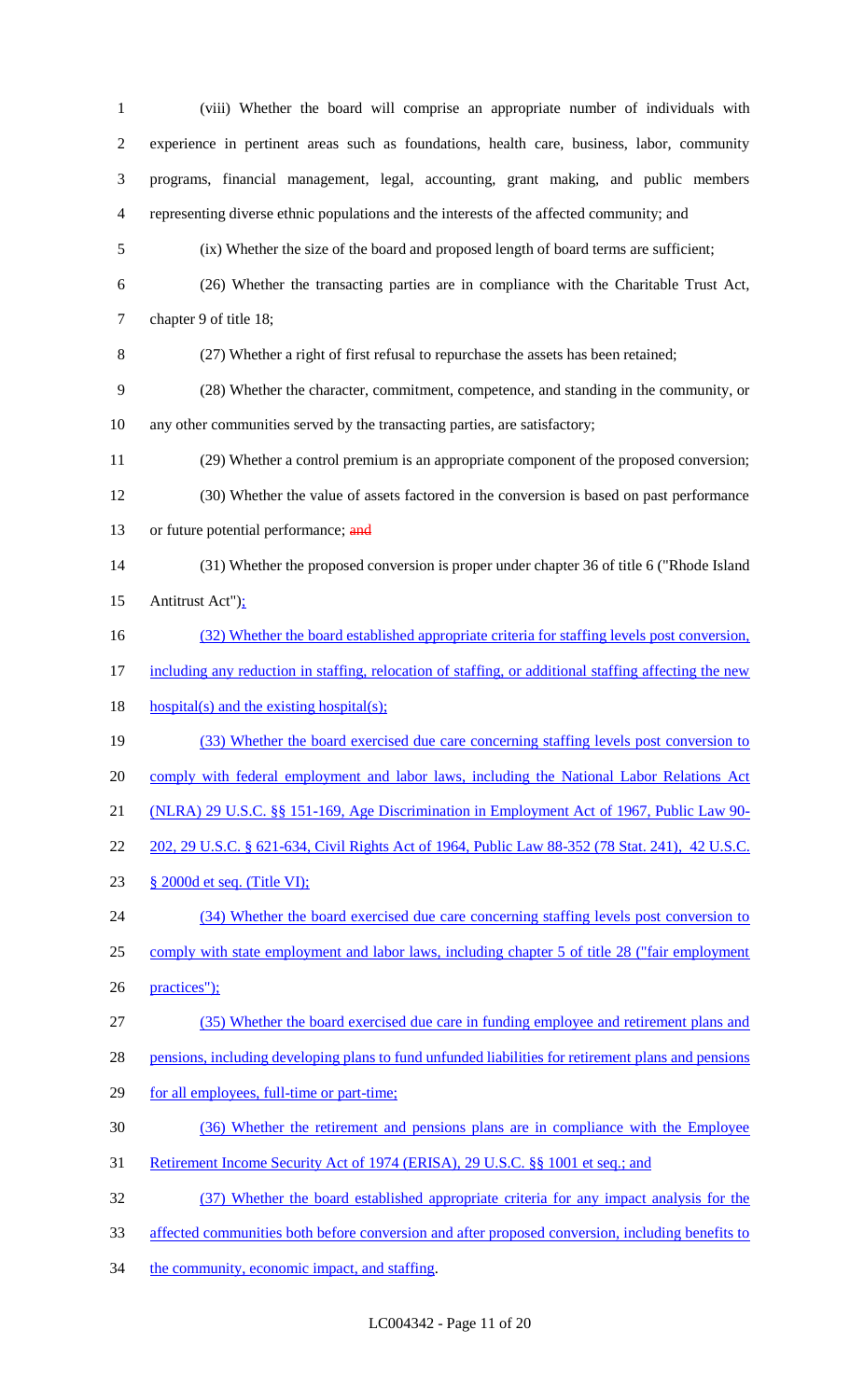**23-17.14-8. Review process and review criteria by department of health for conversions involving for-profit corporation as acquiror. Review process and review criteria by department of health for conversions involving for-profit corporation as acquiror and acquiree.** (a) The department of health shall review all proposed conversions involving a hospital in which one or more of the transacting parties involves a for-profit corporation as the acquiror and a 7 not-for-profit corporation as the acquiree. (b) In reviewing an application for a conversion involving hospitals in which one or more 9 of the transacting parties is a for-profit corporation, as the acquiror the department of health shall consider the following criteria: (1) Whether the character, commitment, competence, and standing in the community, or any other communities served by the proposed transacting parties, are satisfactory; (2) Whether sufficient safeguards are included to assure the affected community continued access to affordable care; (3) Whether the transacting parties have provided clear and convincing evidence that the new hospital will provide health care and appropriate access with respect to traditionally underserved populations in the affected community; (4) Whether procedures or safeguards are assured to insure that ownership interests will not be used as incentives for hospital employees or physicians to refer patients to the hospital; (5) Whether the transacting parties have made a commitment to assure the continuation of collective bargaining rights, if applicable, and retention of the workforce; (6) Whether the transacting parties have appropriately accounted for employment needs at the facility and addressed workforce retraining needed as a consequence of any proposed restructuring; (7) Whether the conversion demonstrates that the public interest will be served considering the essential medical services needed to provide safe and adequate treatment, appropriate access and balanced health care delivery to the residents of the state; and (8) Whether the acquiror has demonstrated that it has satisfactorily met the terms and conditions of approval for any previous conversion pursuant to an application submitted under § 23-17.14-6. (c) In reviewing proposed conversions in accordance with this section, the department of health shall adhere to the process in § 23-17.14-7(b). **23-17.14-10. Review process of department of attorney general and department of health and criteria by department of attorney general -- Conversions limited to not-for-profit**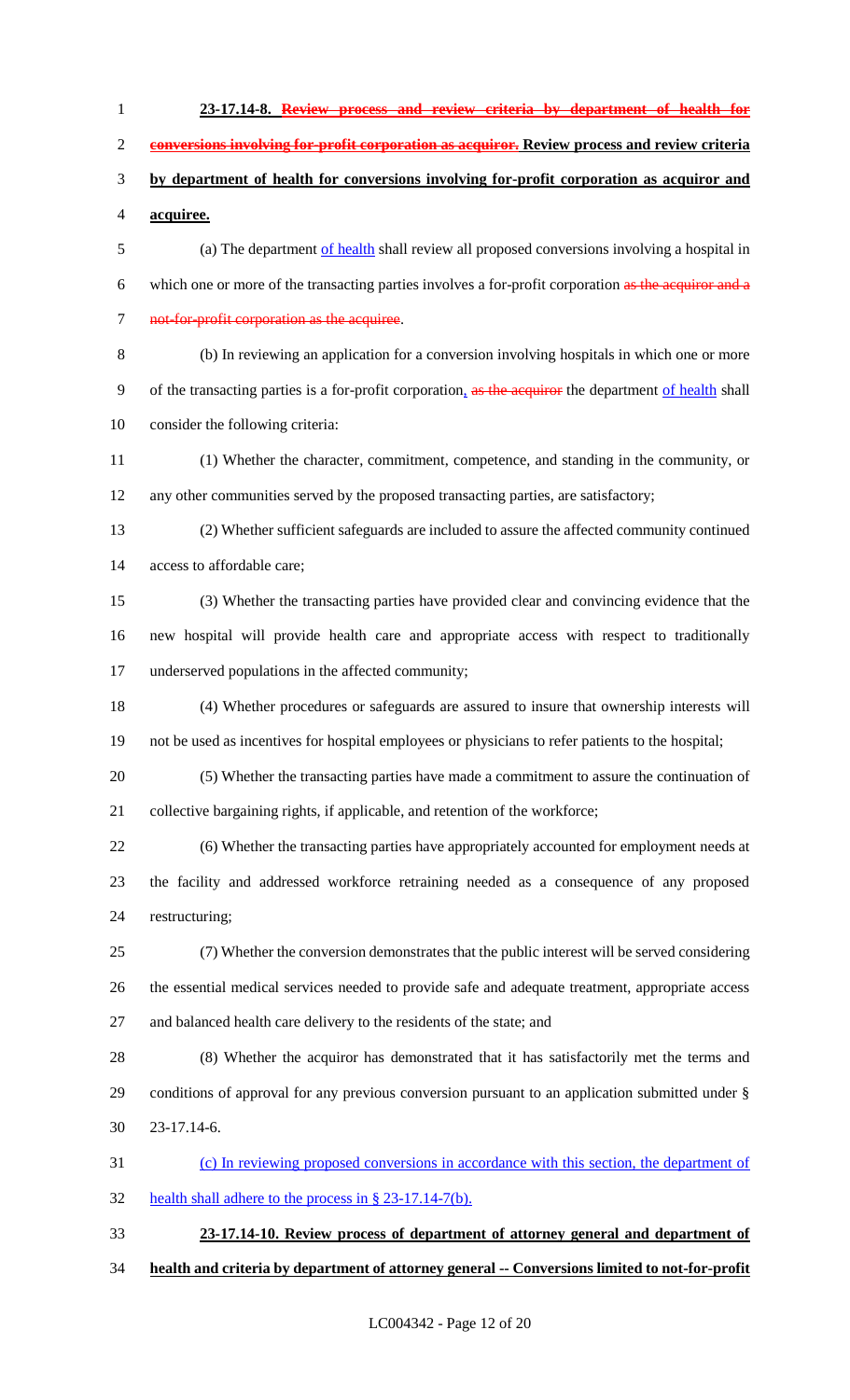# **corporations.**

 (a) In reviewing an application of a conversion involving a hospital in which the transacting parties are limited to not-for-profit corporations, except as provided in § 23-17.14-12.1, the department of attorney general and department of health shall adhere to the following process:

 (1) Within thirty (30) days after receipt of an initial application, the department of attorney general and department of health shall jointly advise the applicant, in writing, whether the application is complete, and, if not, shall specify all additional information the applicant is required to provide;

 (2) The applicant will submit the additional information within thirty (30) working days. If the additional information is submitted within the thirty-day (30) period, the department of attorney general and department of health will have ten (10) working days within which to determine acceptability of the additional information. If the additional information is not submitted by the applicant within the thirty-day (30) period or if either agency determines the additional information submitted by the applicant is insufficient, the application will be rejected without prejudice to the applicant's right to resubmit, the rejection to be accompanied by a detailed written explanation of the reasons for rejection. If the department of attorney general and department of health determine the additional information to be as requested, the applicant will be notified, in writing, of the date of acceptance of the application;

 (3) Within thirty (30) working days after acceptance of the initial application, the department of attorney general shall render its determination on confidentiality pursuant to § 23- 17.14-32 and the department of attorney general and department of health shall publish notice of the application in a newspaper of general circulation in the state and shall notify by United States mail any person who has requested notice of the filing of the application. The notice shall:

(i) State that an initial application has been received and accepted for review;

(ii) State the names of the transacting parties;

 (iii) State the date by which a person may submit written comments to the department of attorney general or department of health; and

 (iv) Provide notice of the date, time, and place of informational meeting open to the public which shall be conducted within sixty (60) days of the date of the notice;

 (4) The department of attorney general and department of health shall each approve, approve with conditions directly related to the proposed conversion, or disapprove the application 32 within one hundred twenty (120) one hundred eighty (180) days of the date of acceptance of the application.

(b) In reviewing an application of a conversion involving a hospital in which the transacting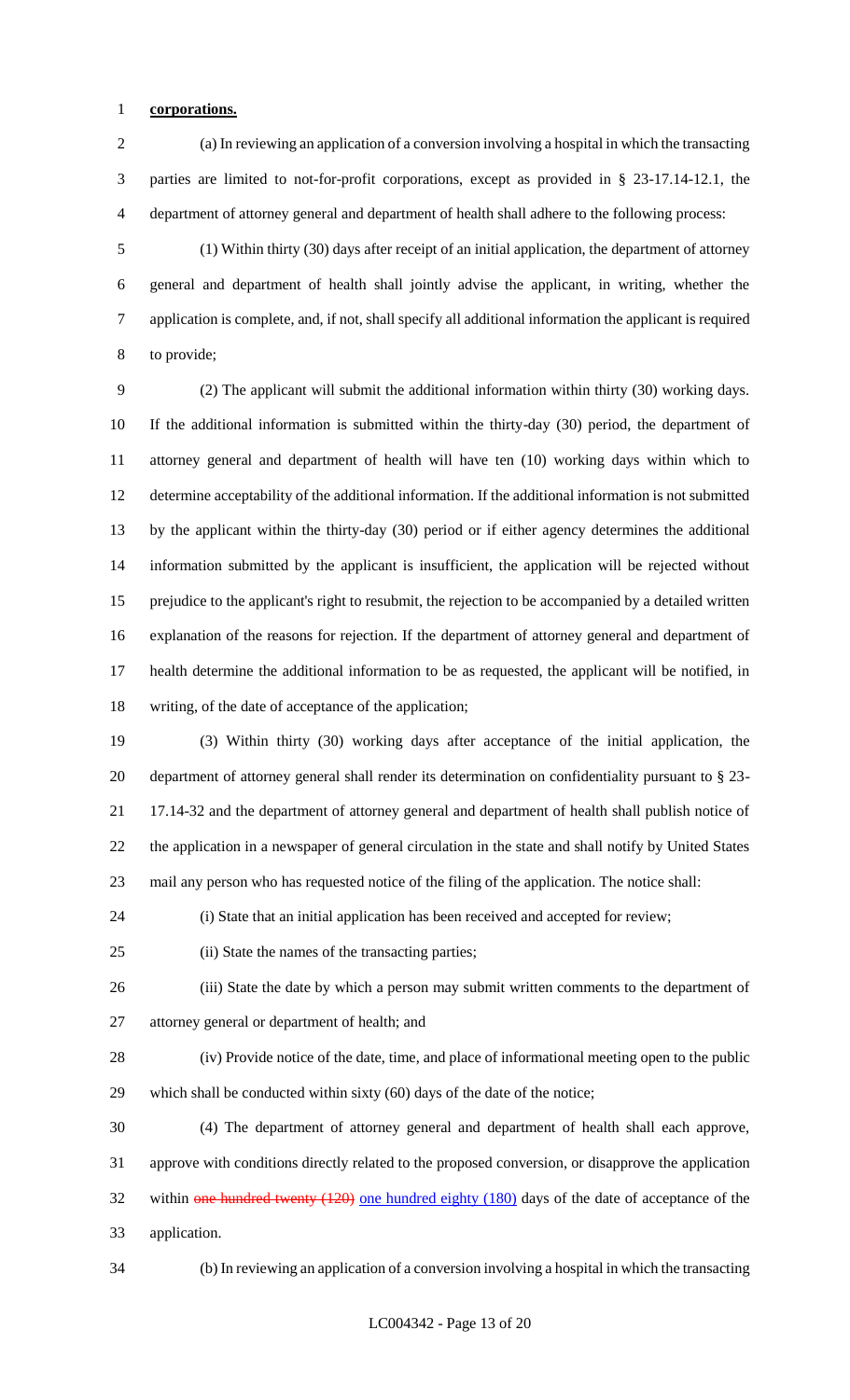parties are limited to not-for-profit corporations, the department of attorney general may consider

the following criteria:

- (1) Whether the proposed conversion will harm the public's interest in trust property given, devised, or bequeathed to the existing hospital for charitable, educational, or religious purposes located or administered in this state;
- 
- (2) Whether a trustee or trustees of any charitable trust located or administered in this state will be deemed to have exercised reasonable care, diligence, and prudence in performing as a fiduciary in connection with the proposed conversion;
- (3) Whether the board established appropriate criteria in deciding to pursue a conversion in relation to carrying out its mission and purposes;
- 11 (4) Whether the board <u>formulated and issued appropriate requests for proposals in pursuing</u> 12 a conversion, including considered the proposed conversion as the only alternative or as the best alternative in carrying out its mission and purposes;
- (5) Whether any conflict of interest exists concerning the proposed conversion relative to members of the board, officers, directors, senior management, experts, or consultants engaged in connection with the proposed conversion including, but not limited to, attorneys, accountants,
- investment bankers, actuaries, healthcare experts, or industry analysts;
- (6) Whether individuals described in subsection (b)(5) of this section were provided with contracts or consulting agreements or arrangements that included pecuniary rewards based in whole, or in part on the contingency of the completion of the conversion;
- (7) Whether the board exercised due care in engaging consultants with the appropriate level of independence, education, and experience in similar conversions;
- (8) Whether the board exercised due care in accepting assumptions and conclusions provided by consultants engaged to assist in the proposed conversion;
- (9) Whether officers, directors, board members, or senior management will receive future 26 contracts in existing, new, or affiliated hospital or foundations;
- 
- (10) Whether any members of the board will retain any authority in the new hospital;
- (11) Whether the board accepted fair consideration and value for any management contracts made part of the proposed conversion;
- (12) Whether individual officers, directors, board members, or senior management engaged legal counsel to consider their individual rights or duties in acting in their capacity as a fiduciary in connection with the proposed conversion;
- (13) Whether the proposed conversion results in an abandonment of the original purposes
- of the existing hospital or whether a resulting entity will depart from the traditional purposes and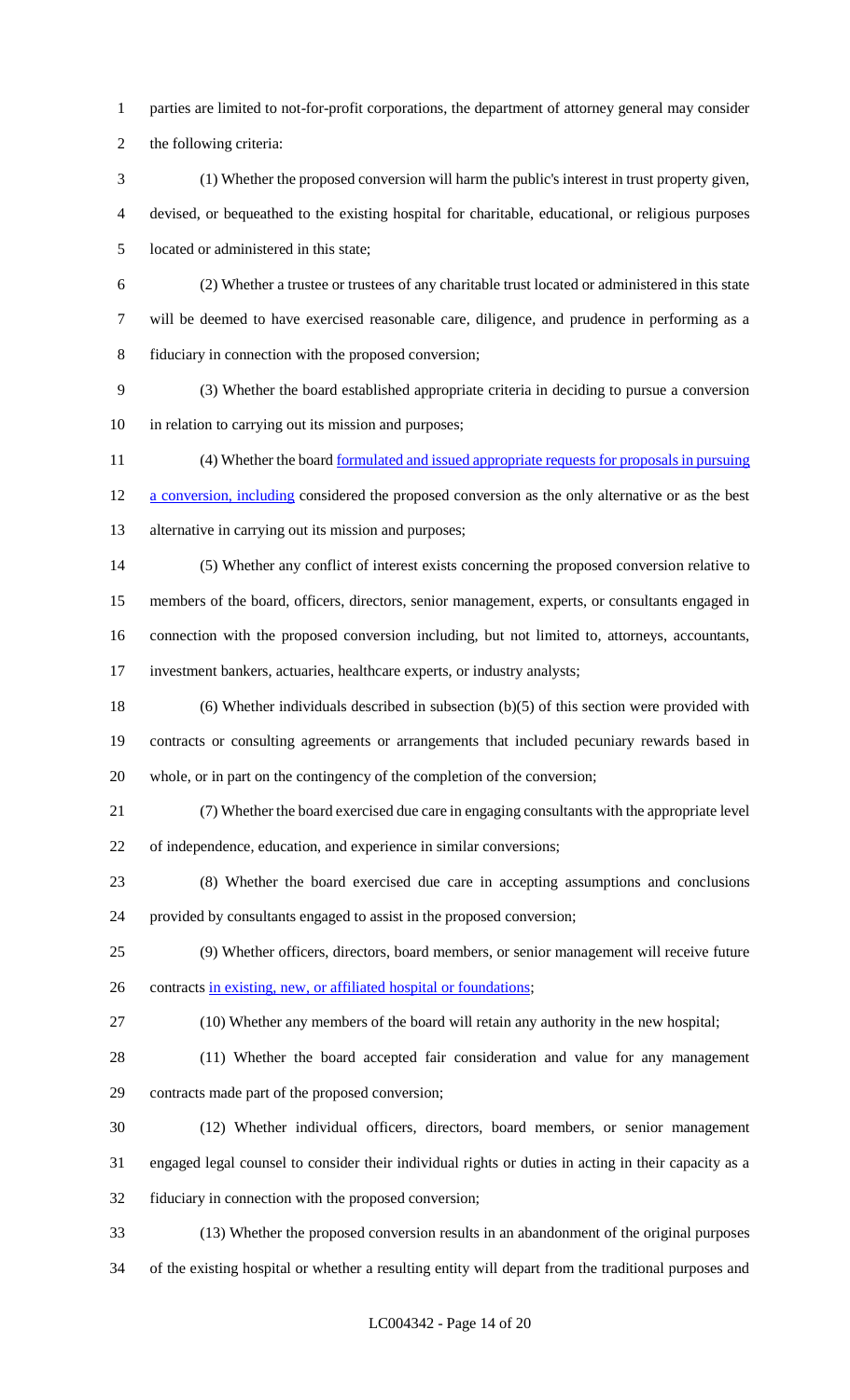- mission of the existing hospital such that a cy pres proceeding would be necessary;
- (14) Whether the proposed conversion contemplates the appropriate and reasonable fair market value;
- (15) Whether the proposed conversion was based upon appropriate valuation methods including, but not limited to, market approach, third-party report, or fairness opinion;
- (16) Whether the conversion is proper under the Rhode Island Nonprofit Corporation Act;
- (17) Whether the conversion is proper under applicable state tax code provisions;
- (18) Whether the proposed conversion jeopardizes the tax status of the existing hospital;
- (19) Whether the individuals who represented the existing hospital in negotiations avoided
- conflicts of interest;
- (20) Whether officers, board members, directors, or senior management deliberately acted or failed to act in a manner that impacted negatively on the value or purchase price;
- (21) Whether the transacting parties are in compliance with the Charitable Trust Act, 14 chapter 9 of title 18; and
- (22) Whether the proposed conversion is proper under chapter 36 of title 6 ("Rhode Island Antitrust Act");
- (23) Whether the board established appropriate criteria for staffing levels post conversion,
- including any reduction in staffing, relocation of staffing, or additional staffing affecting the new
- 19 hospital(s) and the existing hospital(s);
- (24) Whether the board exercised due care concerning staffing levels post conversion to
- 21 comply with federal employment and labor laws, including the National Labor Relations Act
- (NLRA) 29 U.S.C. §§ 151-169, Age Discrimination in Employment Act of 1967, Public Law 90-
- 202, 29 U.S.C. § 621-634, and the Civil Rights Act of 1964, Public Law 88-352 (78 Stat. 241), 42
- **U.S.C.** § 2000d et seq., (Title VI);
- (25) Whether the board exercised due care concerning staffing levels post conversion to 26 comply with state employment and labor laws, including chapter 5 of title 28 ("fair employment
- 27 practices");
- (26) Whether the board exercised due care in funding employee and retirement plans and
- 29 pensions, including developing plans to fund unfunded liabilities for retirement plans and pensions
- 30 for all employees, full-time or part-time;
- (27) Whether the retirement and pensions plans are in compliance with the Employee
- Retirement Income Security Act of 1974 (ERISA), 29 U.S.C. §§ 1001 et seq.; and
- (28) Whether the board established appropriate criteria for any impact analysis for the
- 34 affected communities both before conversion and after proposed conversion, including benefits to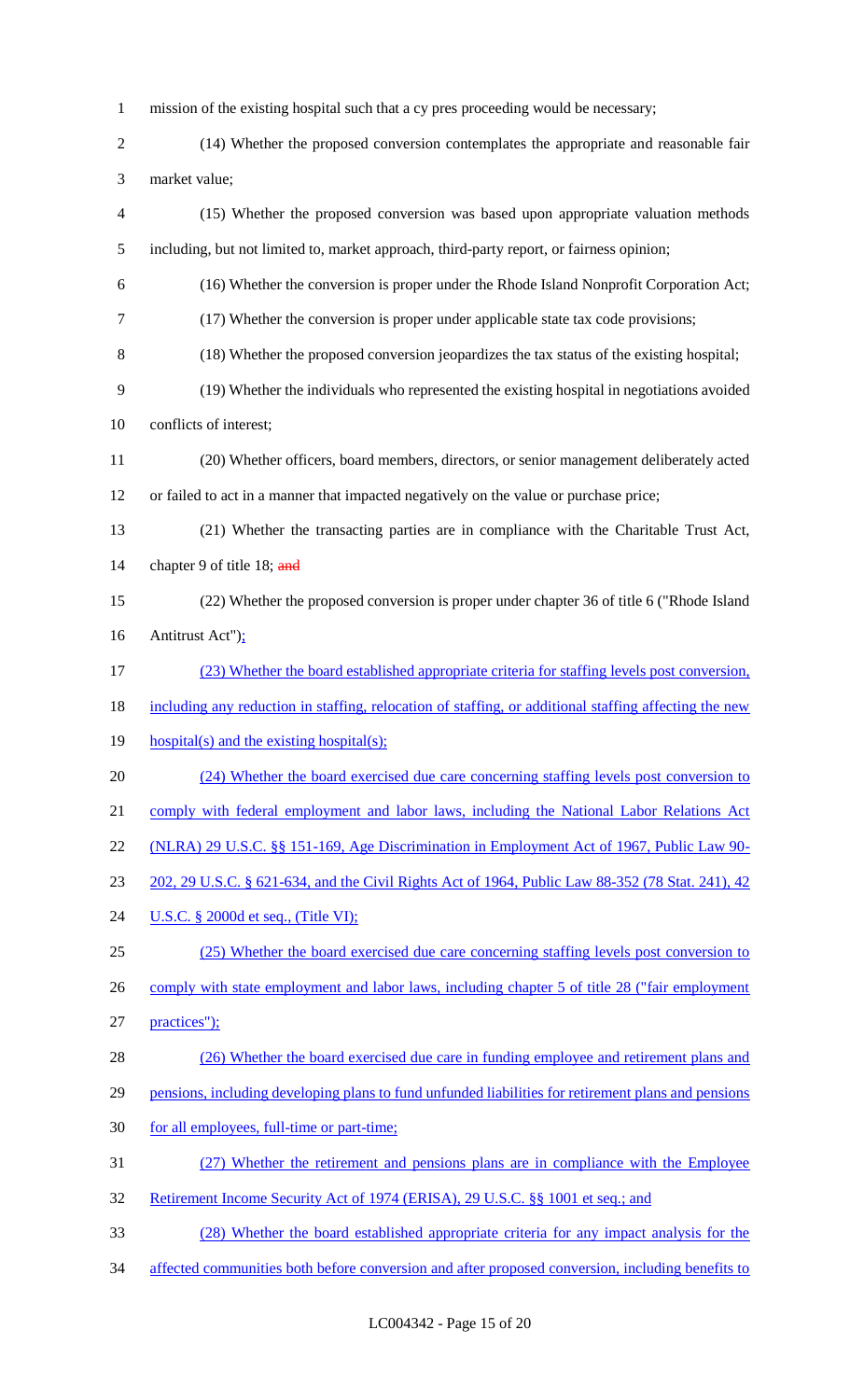### 1 the community, economic impact, and staffing.

# **23-17.14-12.1. Expedited review for unaffiliated community hospitals or not-for-**

### **profit hospitals.**

 (a) Notwithstanding §§ 23-17.14-6(a) and 23-17.14-10 of this chapter, if a proposed conversion involves: (1) Two (2) or more hospitals that are not in common control with another hospital; or (2) One hospital not under common control with another hospital and a hospital system parent corporation; or (3) Two (2) affiliated hospitals the conversion of which was previously approved in accordance with this chapter and another hospital or hospital system parent corporation, or (4) One or more hospital(s) that are determined to be distressed as under subsection (a)(2) of this section, including hospitals that are part of a not-for-profit hospital system parent corporation, as acquiree, such conversion will be reviewed under an expedited review process conducted solely by the department of health (without derogation of the authority of the attorney general in accordance with § 23-17.14-21), only if the acquiree and acquiror are both nonprofit corporations exempt from taxation under section 501(a) of the United States Internal Revenue 15 Service Code as organizations described in section  $501(c)(3)$  of such code, or any successor provisions, and:

 (1) The acquiree and acquiror are both nonprofit corporations that have directly or indirectly continuously operated at least one licensed hospital either in Rhode Island or in another jurisdiction either on its own or it is part of a healthcare system that has operated for at least the 20 preceding three (3) years; and

 (2) The combined hospitals of the acquiree and acquiror are licensed for not more than 22 twenty percent (20%) of licensed hospitals in Rhode Island according to the department of health;

 $\left(\frac{2}{3}\right)$  The acquiree operates one or more distressed Rhode Island hospitals facing significant financial hardship that may impair its or their ability to continue to operate effectively without the proposed conversion and have been determined to be distressed by the director of health based upon whether the hospital(s) meets one or more of the following criteria:

(i) Operating loss for the two (2) most recently completed fiscal years;

- 28 (ii) Less than fifty (50) days cash-on-hand;
- (iii) Current asset to liability ratio of less than one point five (1.5);

(iv) Long-term debt to capitalization greater than seventy-five percent (75%);

- (v) Inpatient occupancy rate of less than fifty percent (50%);
- (vi) Would be classified as below investment grade by a major rating agency.
- (b) The transacting parties shall file an initial application pursuant to this section that shall
- include the following information with respect to each transacting party and the proposed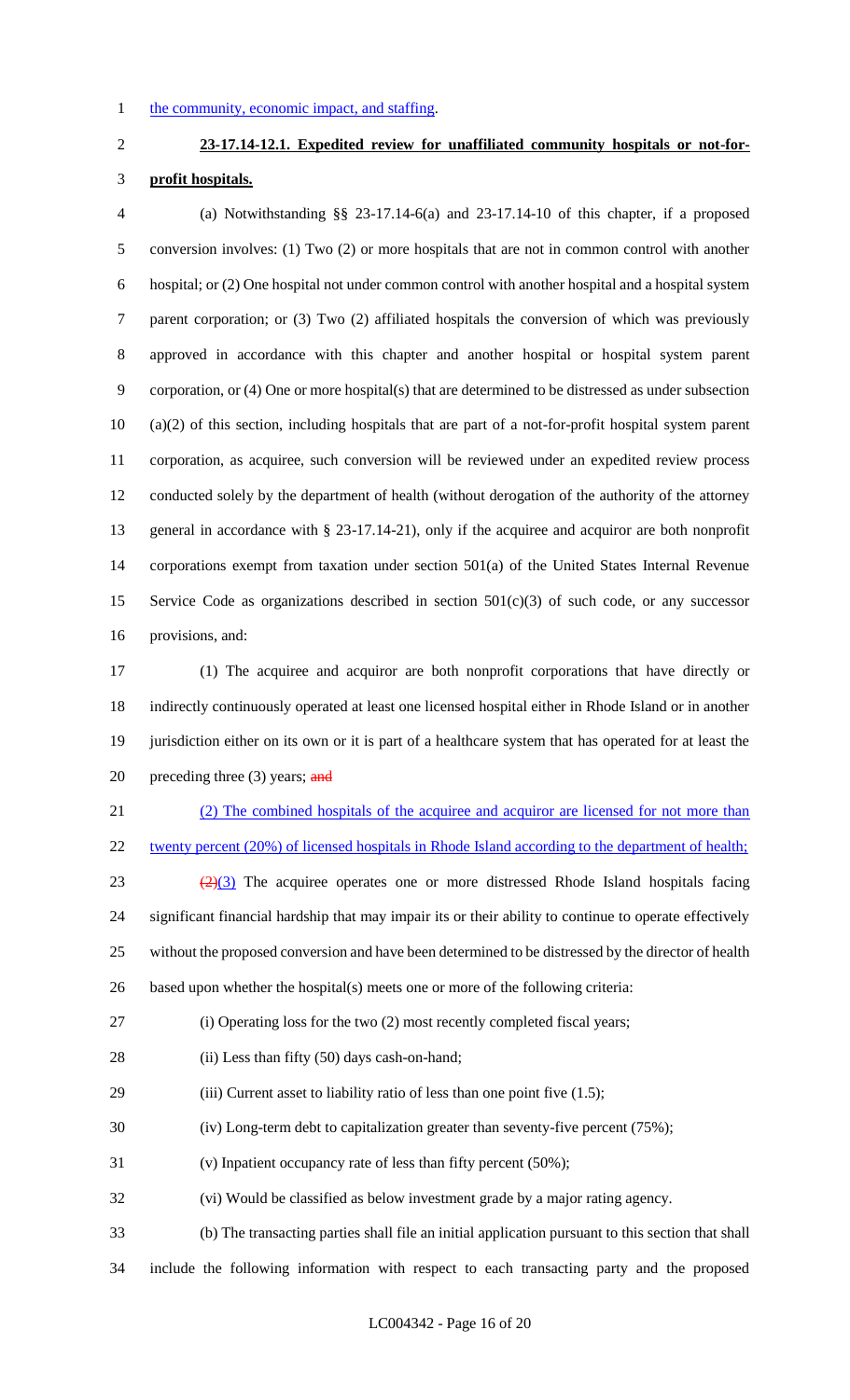conversion:

 (1) A detailed summary of the proposed conversion; (2) Charter, articles of incorporation, or certificate of incorporation for the transacting parties and their affiliated hospitals, including amendments thereto; (3) Bylaws and organizational charts for the transacting parties and their affiliated hospitals; (4) Organizational structure for the transacting parties and each partner, affiliate, parent, subsidiary, or related legal entity in which either transacting party has a twenty percent (20%) or greater ownership interest or control;

 (5) All documents, reports, meeting minutes, and presentations relevant to the transacting parties' board of directors' decision to propose the conversion;

(6) Conflict of interest policies and procedures;

 (7) Copies of audited income statements, balance sheets, and other financial statements for the past three (3) years for the transacting parties and their affiliated hospitals where appropriate and to the extent they have been made public, audited interim financial statements and income statements together with detailed descriptions of the financing structure of the proposed conversion including equity contribution, debt restructuring, stock issuance, and partnership interests;

 (8) Copies of reports analyzing the proposed conversion during the past three (3) years including, but not limited to, reports by appraisers, accountants, investment bankers, actuaries and other experts;

 (9) Copies of current conflict of interest forms from all incumbent or recently incumbent officers, members of the board of directors or trustees and senior managers of the transacting parties; "incumbent or recently incumbent" means those individuals holding the position at the time the application is submitted and any individual who held a similar position within one year prior to the application's acceptance;

 (10) Copies of all documents related to: (i) Identification of all current charitable assets; (ii) Accounting of all charitable assets for the past three (3) years; and (iii) Distribution of charitable assets for the past three (3) years including, but not limited to, endowments, restricted, unrestricted, and specific purpose funds as each relates to the proposed conversion;

 (11) A description of the plan as to how the affiliated hospitals will provide consolidated healthcare services during the first three (3) years following the conversion;

 (12) Copies of plans for all hospital departments and services that will be eliminated or significantly reduced during the first three (3) years following the conversion; and

(13) Copies of plans relative to staffing levels for all categories of employees during the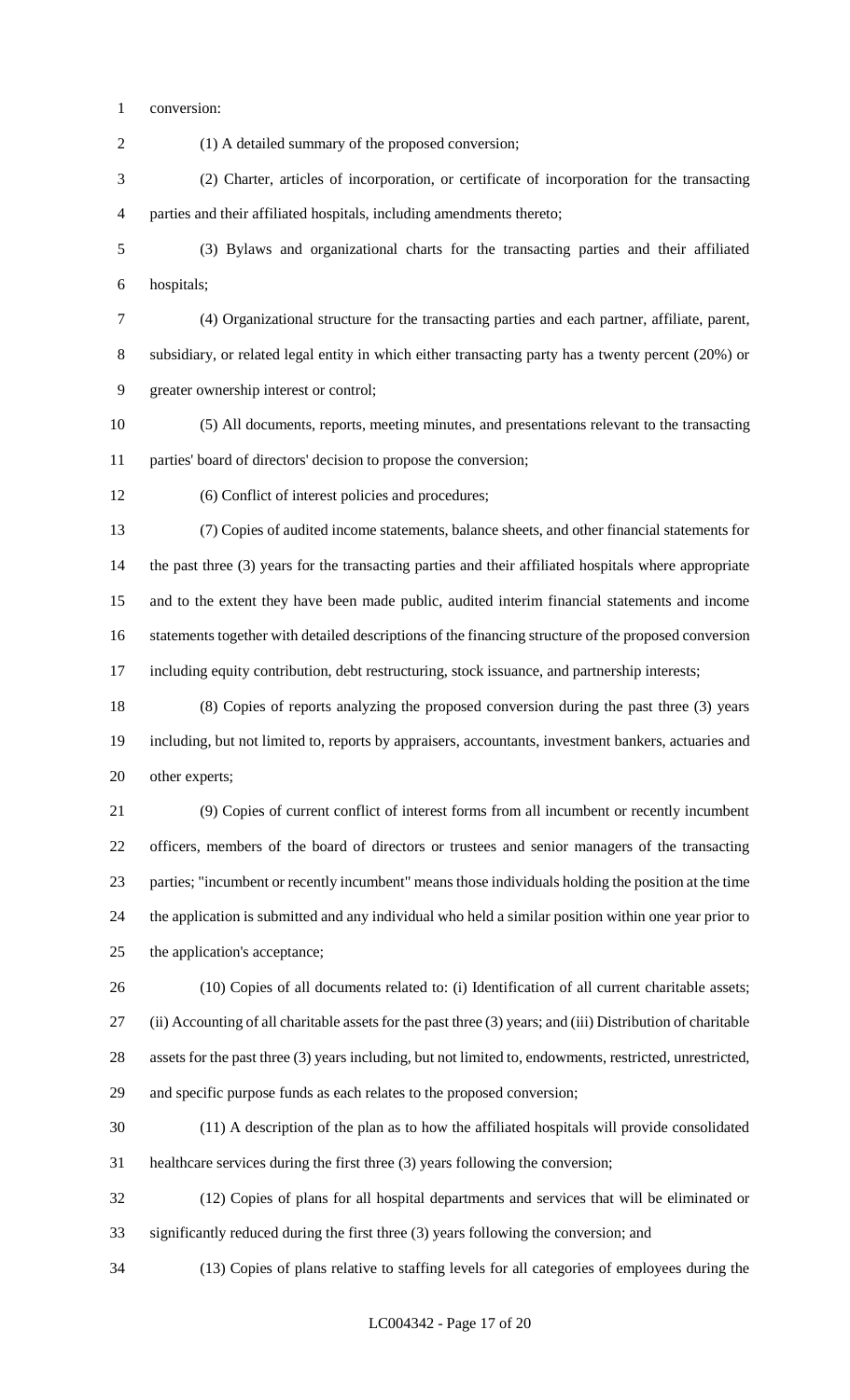first three (3) years following the conversion.

 (c) In reviewing an application under an expedited review process, the department shall consider the criteria in § 23-17.14-11.

 (d) Within twenty (20) working days of receipt by the department of an application satisfying the requirements of subsection (b) above, the department will notify and afford the public an opportunity to comment on the application.

 (e) The decision of the department shall be rendered within ninety (90) days of acceptance of the application under this section.

 (f) Costs payable by the transacting parties under § 23-17.14-13 in connection with an expedited review by the department under this section shall not exceed twenty-five thousand dollars (\$25,000) per one hundred million dollars (\$100,000,000) of total net patient service revenue of the acquiree and acquiror in the most recent fiscal year for which audited financial statements are available.

 (g) Following a conversion, the new hospital shall provide on or before March 1 of each 15 calendar year a report in a form acceptable to the director and attorney general containing all updated financial information required to be disclosed pursuant to subsection (b)(7) of this section. (h) If an expedited review is performed by the department pursuant to this section, the department of attorney general shall perform a review of the proposed transaction pursuant to § 23- 19 17.14-10(b) and the criteria for conversions limited to not-for-profits. The attorney general's review shall be done concurrently with the department of health review and shall not extend the length of the review process. For this review, the department of attorney general shall be entitled to costs in accordance with § 23-17.14-13 and subsection (f) of this section.

### **23-17.14-31. Powers of the department of health.**

 The department may adopt rules, including measurable standards, as may be necessary to accomplish the purpose of this chapter. In doing so, the department shall review other departmental regulations that may have duplicative requirements, including change of effective control regulations and processes, determination of need requirements and application requirements under § 23-17.14-18, if applicable, and may streamline the process by eliminating duplicative requirements and providing for concurrent regulatory review and combined hearings to the 30 maximum extent possible to promote efficiency and avoid duplication of effort and resources. If 31 such duplicative requirements, including change of effective control regulations and processes, determination of need requirements and application requirements under §23-17.14-18, and any other are utilized to streamline the process, then the department of health shall include the findings 34 and decisions of those duplicative requirements within the written decision of this chapter.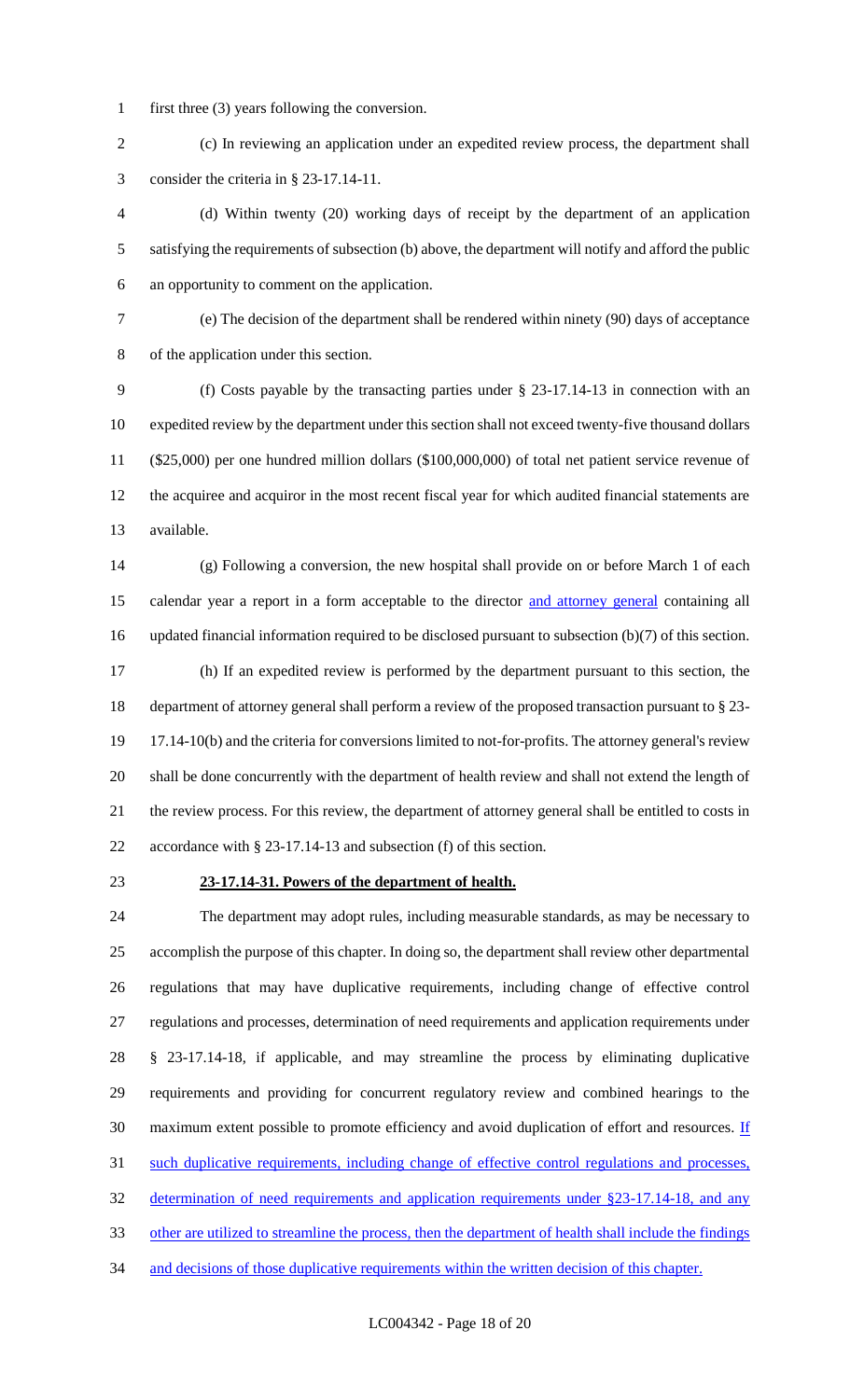- SECTION 2. Section 23-17.14-12 of the General Laws in Chapter 23-17.14 entitled "The
- Hospital Conversions Act" is hereby repealed.
- **23-17.14-12. Review process by department of health for conversions involving for-**
- **profit hospital as the acquiree.**
- The department of health shall review all proposed conversions involving a for-profit
- hospital as the acquiree and either a for-profit corporation or a not-for-profit hospital or corporation
- as the acquiror in accordance with the provisions for change of effective control pursuant to §§ 23-
- 8 17-14.3 and 23-17-14.4.
- SECTION 3. This act shall take effect upon passage, and shall apply to all applications
- pending on or after the effective date and to future applications.

======== LC004342 ========